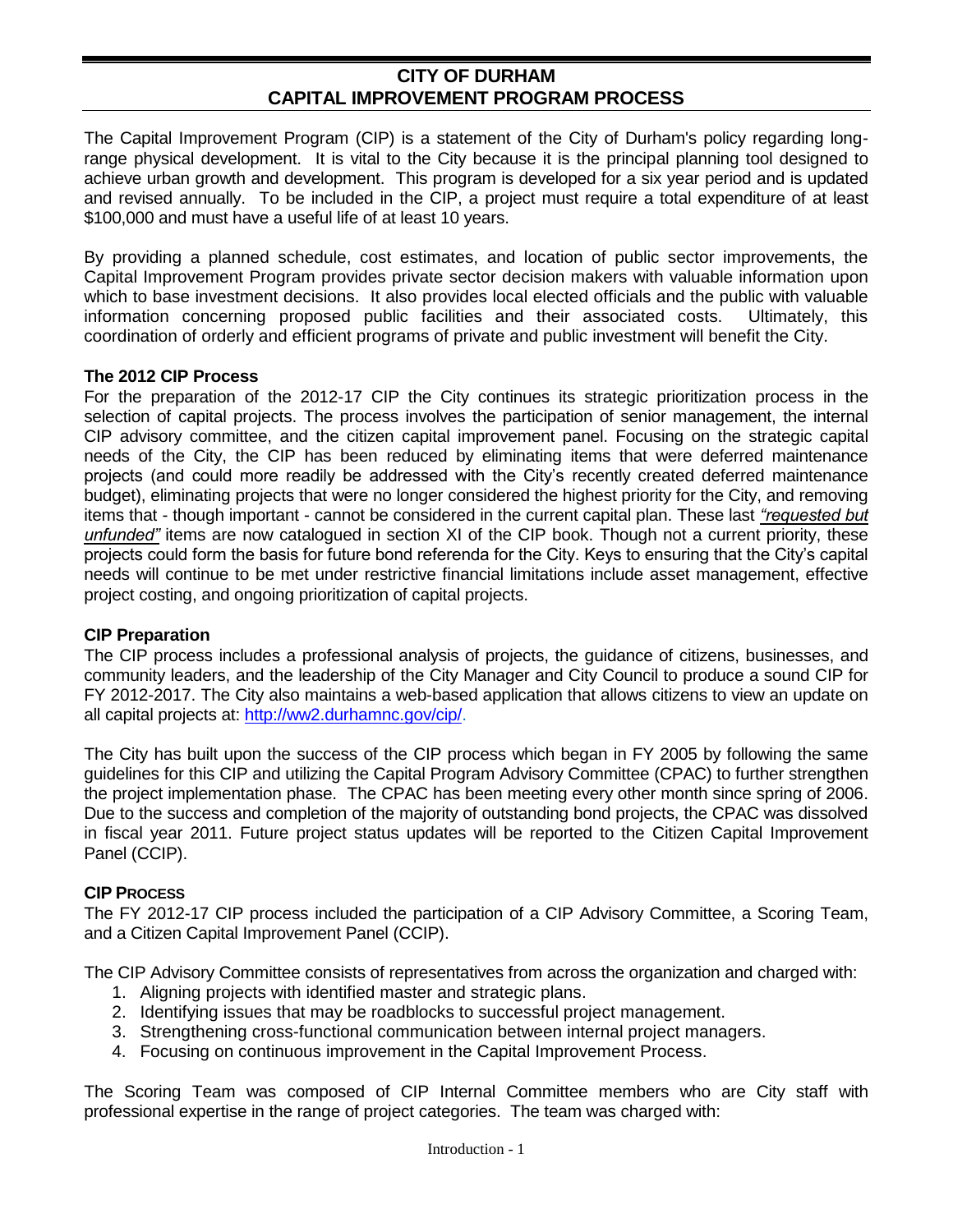- 1. Reviewing and refining the project scoring matrix.
- 2. Guiding departments through the project scoring process.
- 3. Ensuring consistency, fairness, and objectivity through the scoring and ranking process.

The Citizen Capital Improvement Panel (CCIP) is composed of twenty-one business and community leaders appointed by the City Manager and charged with:

- 1. Helping City staff prioritize the right combination of new capital improvement projects.
- 2. Advising the City Council of the most critical CIP projects to meet the City's ongoing needs.
- 3. Evaluating and recommending projects for funding in the Capital Improvement Plan.

The Budget and Management Services Department (BMS) initiated the CIP process by soliciting proposals from departments for capital project needs within the scope of their operations. The CIP Advisory Committee assisted with the identification of projects. Departments scored their own projects using the refined scoring matrix. Department staff presented their rationale for project scores to the Scoring Team, who then reviewed all project scores and modified scores to ensure consistency and objectivity.

While the Scoring Team managed the internal review and assessment of requested projects, the CCIP received a presentation on capital project needs, and developed guiding principles by which projects are prioritized.

The FY 2012-17 CIP includes approximately \$56.5 million for capital projects funded through impact fees, enterprise funds, grants, the capital project fund, pay-go funding, and debt financings. The majority of these projects are Enterprise fund projects.

The recommendations of the CIP Advisory Committee, the Scoring Team, and the CCIP were submitted to the City Manager for review and were presented to the City Council. The Plan was adopted by the City Council on June 20, 2011.

# **GOALS OF THE CIP**

The CIP is prepared with the guidance of two major goals:

- *1. To address the City's immediate and long-term capital needs*, especially those related to:
	- Maintaining the existing infrastructure in order to protect the City's investments.
	- Expanding the tax base in a way that will benefit both future and current citizens.
	- Managing and encouraging orderly growth in compliance with the Comprehensive Plan.
	- Providing City services in the most efficient and safe manner.
	- Maintaining and improving the quality of life in a way that enhances the perception of the community by citizens and potential investors.

# *2. To explore all feasible funding sources (as time and resources permit) in order to finance the City's capital needs.*

The CIP is also prepared with the guidance of the five adopted goals of the City Council:

- A Strong and Diverse Economy
- Safe and Secure Community
- Thriving Livable Neighborhoods
- Well-Managed City
- Stewardship of City's Physical Assets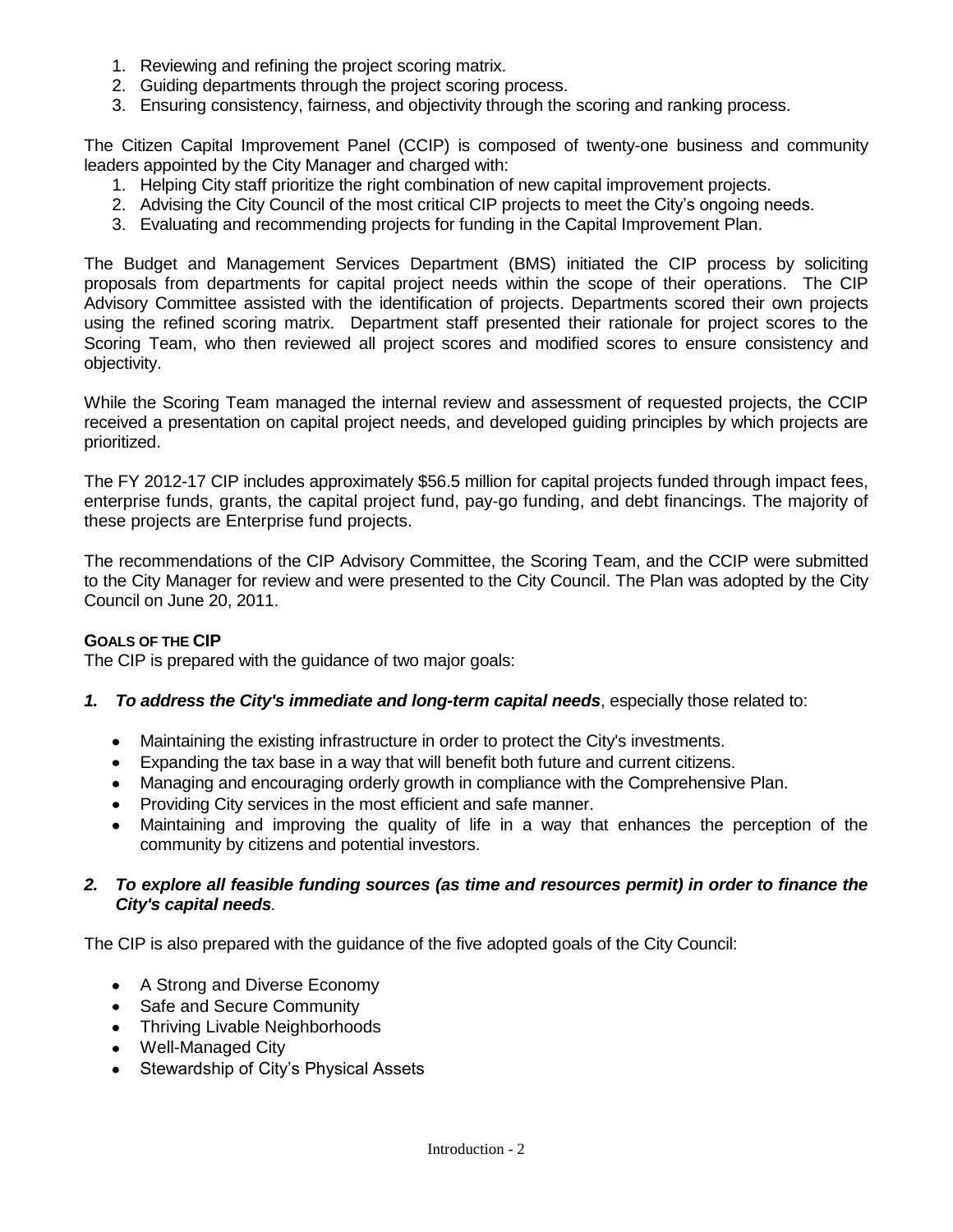# **FUNDING PRIORITIES**

Projects with the following characteristics are given priority for funding:

- Public health and public safety prevents or corrects a major or minor health or safety hazard.
- Legal requirement clearly demonstrates a mandate by State or Federal law.
- Major deferred maintenance on existing, large infrastructure/facilities lack of project will likely result in compounded repair costs in the future and/or materially disrupt the enjoyment of the facilities.
- Economic development directly increases net annual revenues and creates indirect community  $\bullet$ wealth, i.e. jobs, business retention, etc.
- Cultural, social, or leisure demand directly addresses a major cultural, social, or leisure demand.
- Operating budget impact directly reduces operating costs or is eligible for available funding sources.
- Extent of primary service area serves the entire City.
- Relationship to other projects completes a project that is underway or advances the effectiveness of another project.
- Comprehensive plan or policies is consistent with the City's existing long range plans.
- Equitable distribution considers geographic, environmental and socio-economic balance.
- Green projects uses sustainable environmental building principles and minimizes traffic and  $\bullet$ sprawl.
- Joint use combines two or more projects in the same site or facility resulting in immediate or future savings.
- Enhance artistic /cultural heritage preserves existing cultural activities and historic features of the community or attracts new beneficial cultural and artistic activities.
- Best practices maintains the City's systems or facilities for delivering services and information to the public.

#### **RELATIONSHIP OF THE CIP TO THE OPERATING BUDGET**

The operating budget and the CIP are closely related. The CIP is a program that matches the City's major capital needs with the financial ability to meet those needs. As a plan, it is subject to change. However, a sound and reliable CIP is critical to maintaining the good financial health of the City.

CIP projects that are proposed to be funded via the General Fund, Water and Sewer Fund and Stormwater Fund are intended to be included in the annual budget in the appropriate year(s). Even so, because circumstances may change between the adoption of the CIP and the annual budget, CIP projects must be resubmitted as part of each department's annual capital improvement budget request. Funds for such projects are not available unless and until they are included by specific ordinance in the annual budget approved by the City Council. The needs greatly outpace the resources available to address them, so many projects are deferred each year. Projects with revenue sources showing as "Unidentified" have no set funding source and must compete for the same limited resources each year.

In many cases, the completion of capital projects will impact a department's operating budget as projects are completed and require maintenance and upkeep. Some facilities may require additional utilities, such as electricity and water, above current consumption levels – an impact may not be readily evident when projects are funded and then constructed over several years. Consequently, the impacts of capital projects on the annual operating budget are estimated when available and noted in the CIP under each project. Most projects will not have an operating impact in the year during which they are funded since this is typically the construction/installation phase. Also, if a project is a renovation which does not include expansion and the operating costs are already captured in the department's annual operating budget, no additional operating costs will be listed.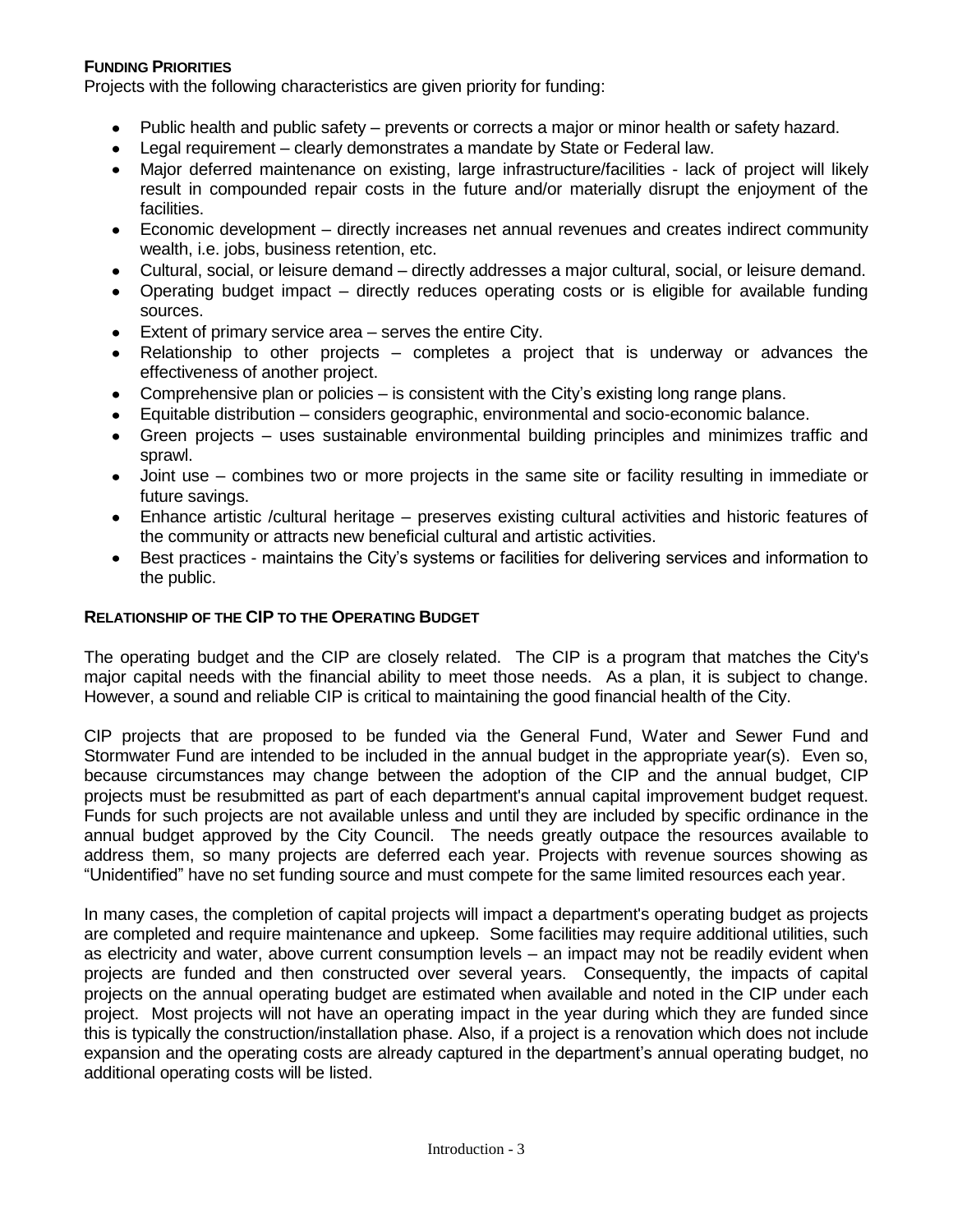#### **RELATIONSHIP OF THE CIP TO IMPLEMENTATION OF PLANNING AND GROWTH MANAGEMENT POLICIES**

It is essential that CIP project proposals support plans and policies previously adopted by the City Council in order to coordinate and direct the physical development of the City. In evaluating each CIP proposal, particular attention is given to the conformity of proposals with the comprehensive plan, the City's broadest overall policy and planning tool for managing growth.

#### **CIP CATEGORIES**

- I. Culture and Recreation. Projects in this category are related to enhancing the cultural and recreational opportunities for city residents, including park and recreation center renovations, the construction of new parks, playgrounds, trails, and athletic fields, and the correction of deferred maintenance conditions at major arts and cultural facilities.
- II. Downtown Development. Projects in this category provide for the revitalization and enhancement of downtown Durham. This year's CIP includes funding for the upgrade of the Church Street Parking Deck.
- III. General Services. Projects in this category are related to city buildings and facilities. This year's CIP includes funding for the completion of City Hall renovations.
- IV. Housing and Neighborhood Revitalization. This category includes the City's affordable housing program and the Neighborhood Revitalization. These projects generate program income which is used exclusively for more affordable housing projects.
- V. Public Protection. Public protection projects will enhance the City's ability to protect lives and property through police, fire, and emergency communication services. Projects in this category include deferred maintenance corrections at police and fire facilities and the renovation of cityowned buildings. This year's CIP includes funding for initiation of the 911 radio infrastructure replacement project.
- VI. Technology. This category contains projects that improve the technological capabilities of the City, producing a more efficient and accountable government. This year's CIP includes funding for replacement of the City's information technology infrastructure.
- VII. Transportation. Transportation projects provide street, thoroughfare, sidewalk, and mass transit improvements by constructing new infrastructure or making significant improvements to the City's existing roadway and sidewalk network. This year's CIP includes funding for the continuation of the Carver Street extension, and for petition sidewalk construction and repairs.
- VIII. Water. Projects in this category are related to expansions such as Teer Quarry and the Jordan Lake Water Treatment Plant, maintenance such as Water Distribution System Rehabilitation, or improvement of the City's water treatment and distribution system such as Water Extensions and Improvements. Funding for projects this fiscal year will come from the Capital Facilities Fee Fund, Water and Sewer Fund operating revenues and revenue bonds.
- IX. Wastewater. Projects in this category are related to expansions such as the Water Management Facility Expansion, maintenance such as the Sewer Collection System Rehabilitation, or improvement of the City's sanitary sewer collection and treatment system. Funding for projects this fiscal year will come from the Capital Facilities Fee Fund, Water and Sewer Fund operating revenues and revenue bonds.
- X. Stormwater. Projects in this category are designed to address and improve stormwater flow throughout the City. Projects capture the City's efforts to correct sustained damage resulting from defective and malfunctioning city lines. Some projects include Drainage Repair of City Properties,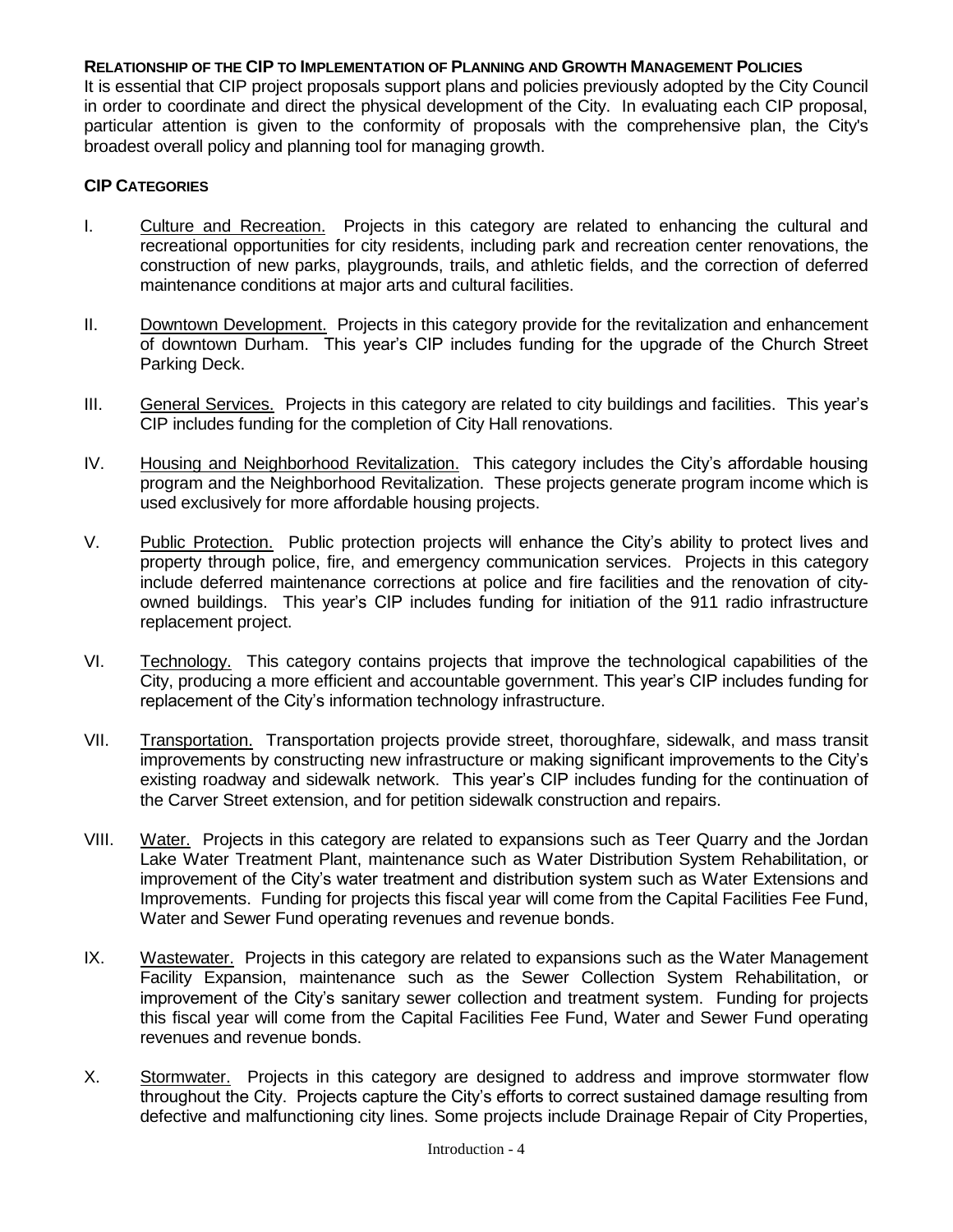Floodplain Mitigation, and Stream Gauging Stations. This year's CIP includes funding for future watershed planning and design, and for major stormwater infrastructure improvements.

# **REVENUE SOURCES**

The City of Durham uses many revenue sources to finance capital projects. The planned uses of these sources are reflected in the FY 2012-2017 Capital Improvement Program. The following describes the City's major revenue sources:

# *Pay-As-You-Go*

This funding originates from revenue generated from the General Fund and the Capital Projects Fund, or from enterprise fund appropriations made in the City's annual operating budget. Typically, these appropriations are transferred to the Capital Projects Fund for accounting purposes if the project period lasts more than one fiscal year. CIP projects that are proposed to be funded via the annual operating budget are intended to be included in the annual budget in the appropriate year. Funds for such projects are not available unless and until they are approved by the City Council.

# *General Obligation Bond*

The City may borrow money from lenders, pledging the full faith and credit of the City to pay the loan through property tax revenue. This method generally requires both the approval of voters through a referendum and the approval of the Local Government Commission. The City's voters approved referenda during November 1996, November 2005, November 2007, and November 2010 to finance capital projects with general obligation bonds.

The City sells general obligation bonds to pay for expenses associated with capital projects. Bond sales are held as needed. The City may issue general obligation debt under the two-thirds rule, wherein the City may issue up to two-thirds the value of the general obligation debt retired in the prior year so long as no new general obligation debt was issued in the same year.

# *Revenue Bond*

The City may borrow money from lenders, pledging the revenues generated from the specific operations of the project to pay the debt. Because of the nature of the security, revenue bonds do not require voter approval. Like general obligation bonds, the City sells revenue bonds as needed to pay for expenses associated with capital projects.

# *Installment Sales*

The City may enter into an installment sales (Certificates of Participation) contract for a building or for equipment using that building or equipment to secure the financing, similar to a mortgage transaction. The City does not pledge the use of its taxing power to pay the contract. The Local Government Commission must approve the use of installment sales contracts.

# *Impact Fees*

Impact fees are one-time charges levied against new development based on the impact on city infrastructure as determined by the land use of the project. The impact fees will be used as a funding source for a proportionate cost of capital facilities and land made necessary by new construction. Impact fees cannot be used for routine or periodic maintenance, or improvements made to the existing infrastructure where the improvements are not related to new development.

The City's impact fees are collected in three zones for streets, parks and recreation facilities, and open space land; Street Zone 4 (Southwest Durham), Street Zone 5 (Northeast Durham), Street Zone 6 (Downtown), Recreation and Open Space Zone 1 (Southwest Durham), Recreation and Open Space Zone 2 (East Durham) and Recreation and Open Space 3 (North Durham). Impact fees will be used only to serve the zone where the fees were collected. The revenue must be appropriated within ten years or returned to the developer. The expenditure of this revenue is programmed with the CIP cycle.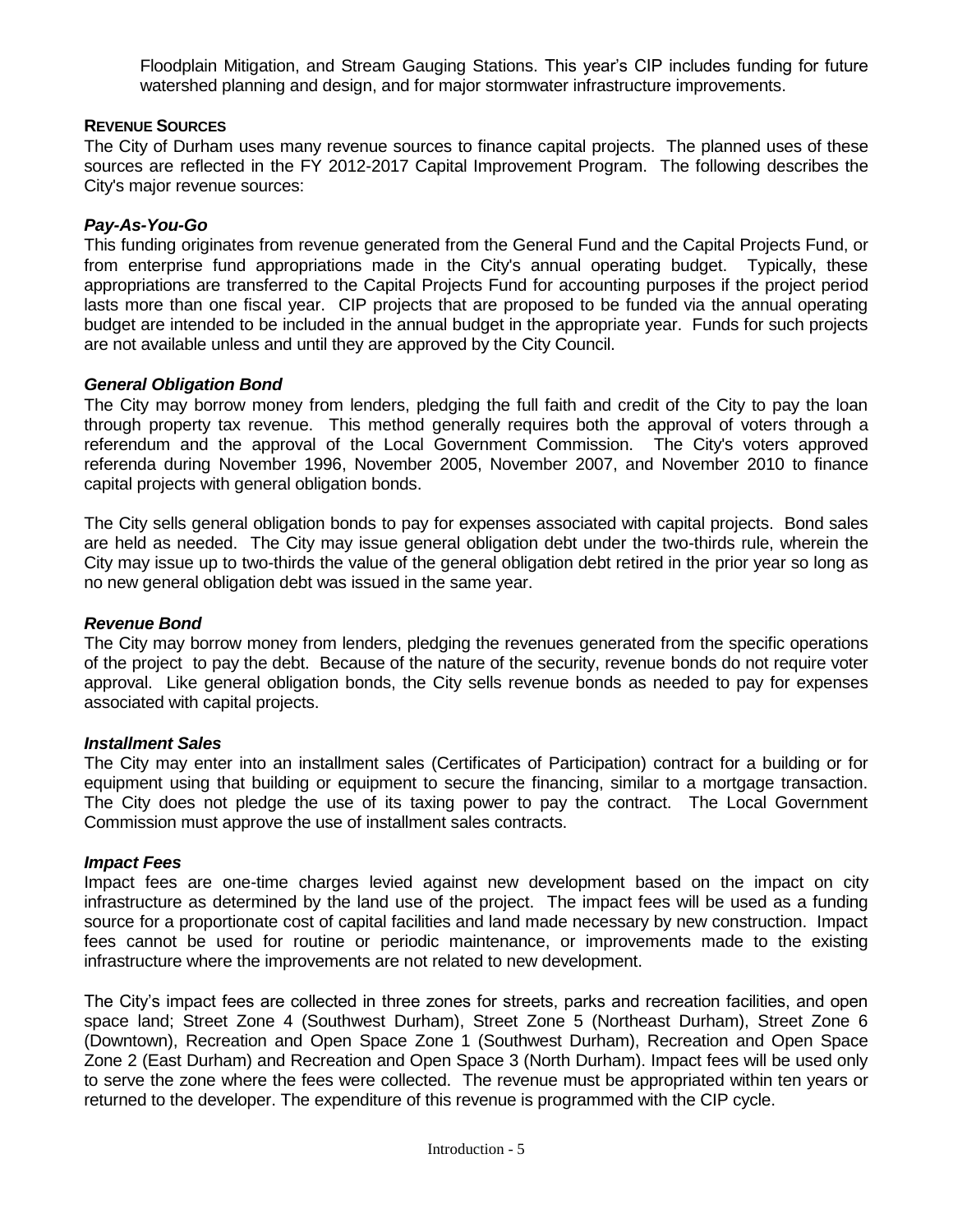# *Intergovernmental Revenues*

This category of revenues identifies funding from Durham County, the State of North Carolina, and the Federal Government. The funding sources include the State's revolving loan fund for wastewater treatment plants, state and federal funding for transportation and transit-related improvements.. Project pages also show Community Development Block Grant and HOME funds in Housing CIP projects for informational purposes.

# *Other*

Capital projects may be fully or partially funded through miscellaneous revenue sources not referenced above. Examples of other funding sources include program revenues, land sales or contributions, payments in lieu of taxes, private contributions, loan repayments, and rental income.

# *Unidentified*

Projects that do not have an identified source of future revenue to fund them are listed here. These projects usually compete for a small pool of general fund dollars, though some may later be determined to be eligible for use of impact fees or certificates of participation. These projects are also candidates for inclusion in future general obligation bond referendums.

# **Completed Projects**

The following CIP projects were completed during FY 2011:

# *Public Protection*

- Fire Administration Building upgrade
- Fire Maintenance Building upgrade
- Fire Station 2 Bell Tower replacement
- Fire Station 12

# *Culture and Recreation*

- Bethesda Park upgrade
- Birchwood Community Center upgrade
- C.M. Herndon Park upgrade
- East End Park upgrade
- Rock Quarry / Edison Johnson upgrade
- Walltown Recreation Center

# *Downtown Revitalization*

- Durham Bulls Athletic Park upgrade
- Center Deck Parking upgrade
- Corcoran Street Parking Deck upgrade

#### *General Services*

Maplewood & Beechwood Cemeteries  $\bullet$ upgrade